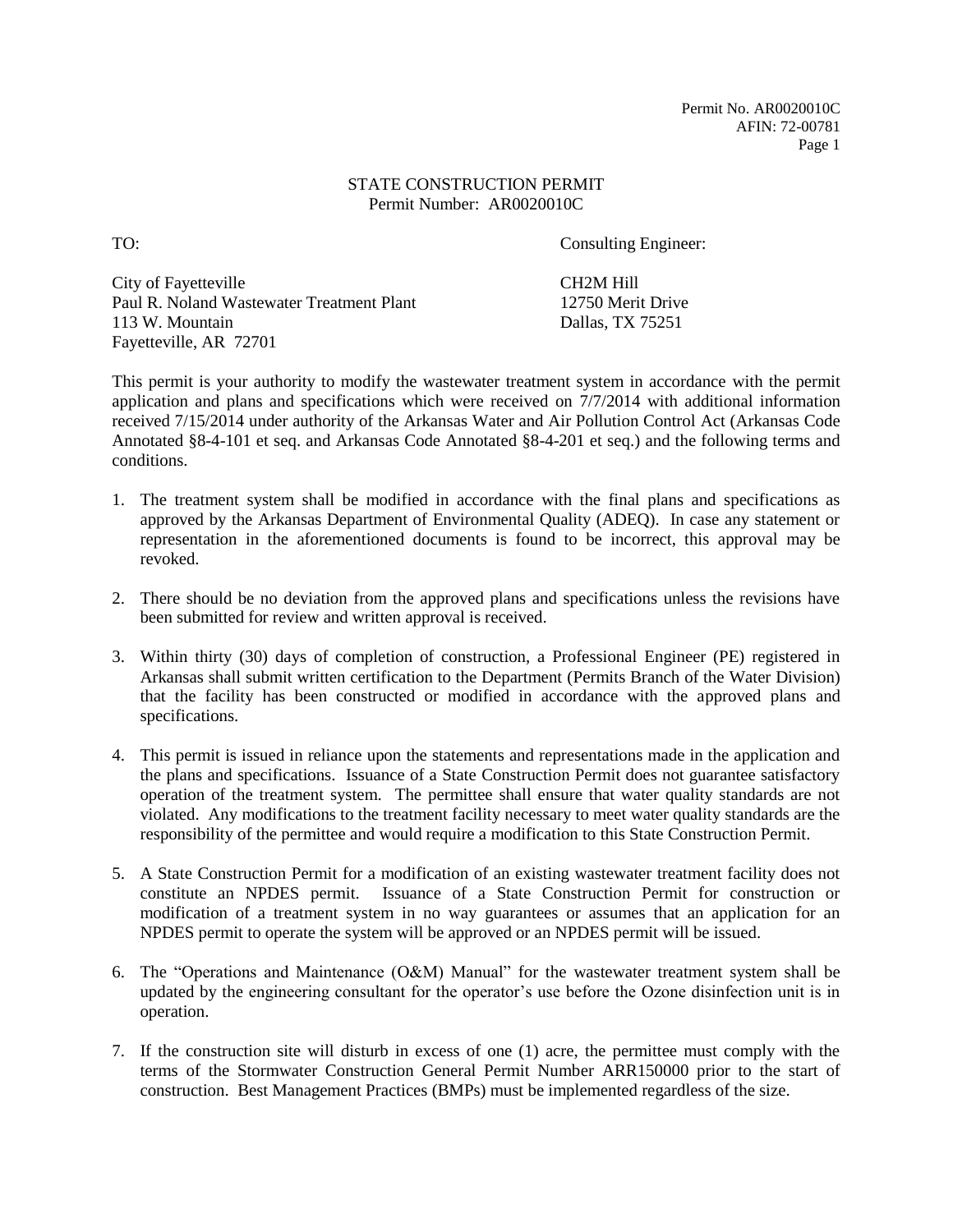Permit No. AR0020010C AFIN: 72-00781 Page 2

- 8. This facility is located as follows: Latitude: 36° 04' 50.6" Longitude: 94° 05' 20.4"; from downtown Fayetteville north on Hwy 71B, then east on Hwy 45 to Fox Hunter Road, then 1.7 miles on North Hunter Road in Washington County, Arkansas.
- 9. The receiving waters named: White River thence to Beaver Reservoir in Segment 4K of the White River Basin. The outfall is located at the following coordinates: Outfall 001: Latitude: 36° 05' 09.6"; Longitude: 94° OS' 04.7".
- 10. The construction of the ozone disinfection system will include oxygen concentrators (generators), an oxygen buffer tank, ozone generator and heat exchange equipment, an ozone dissolution and injection system, an ozone destruct unit, process piping, valves, instrumentation, controls and ancillary equipment. The majority of the ozone disinfection system will be located within the old chlorination building. The ozone dissolution and injection system will be located on the old chlorine eontact basins. The existing treatment system is: coarse screens, fine screens, grit chamber, advanced biological nutrient removal system utilizing anoxic and aerobic zones, alum precipitation(optional), secondary clarifiers, sand filters, UV disinfection units, and oxygenation. The design flow of 12.6 MGD will not be changing with this modification. The UV disinfection system will remain on site for emergency use.

Effective Date: November 5,2014

Ellen Carpenter

Chief, Water Division Arkansas Department of Environmental Quality

unilier 4, 2014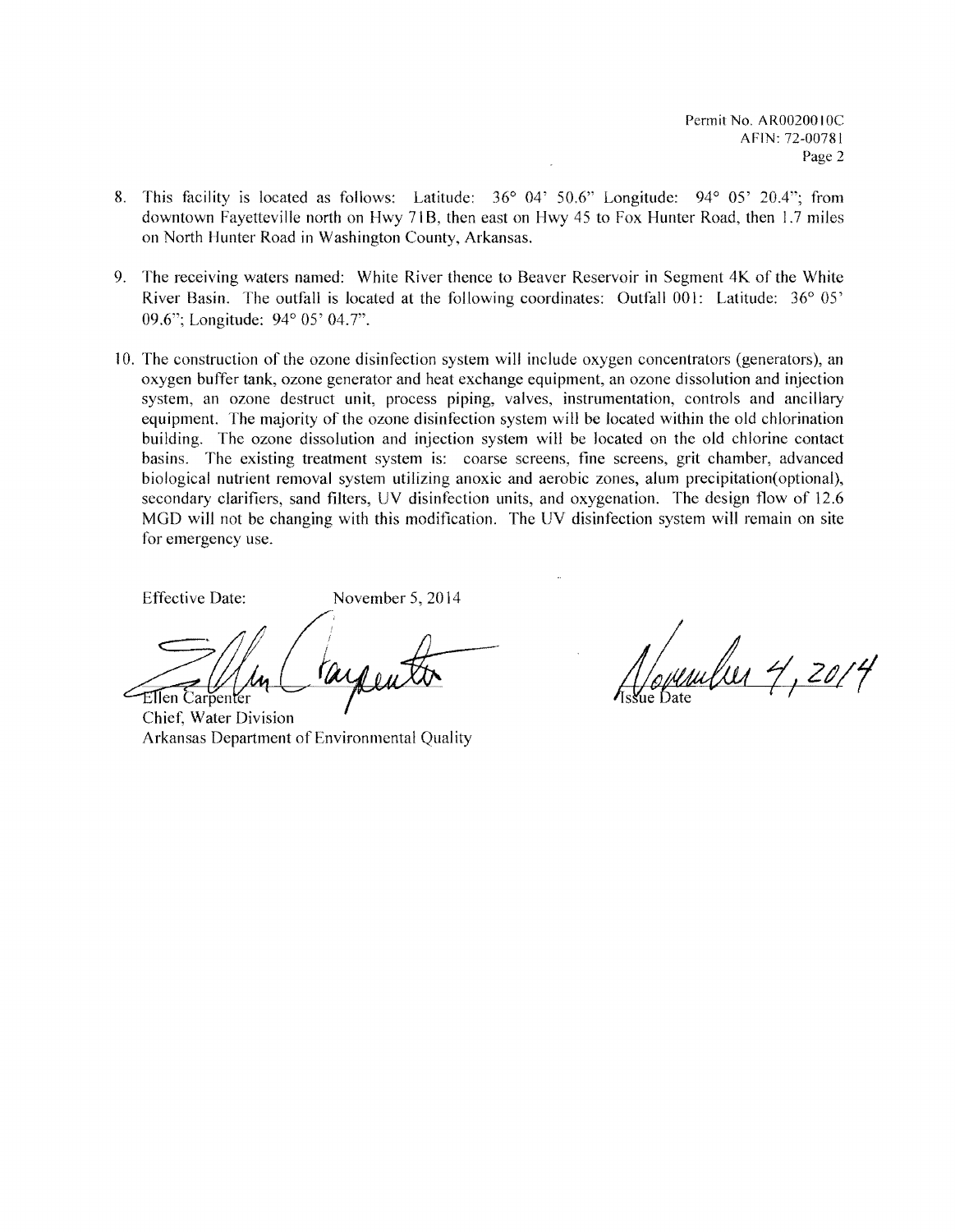Page 1 of Statement of Basis Permit No. AR0020010C AFIN: 72-00781

#### **STATEMENT OF BASIS**

For State Construction Permit Number AR0020010C.

The issuing office is:

Arkansas Department of Environmental Quality 5301 Northshore Drive North Little Rock, Arkansas 72118

The applicant is:

City of Fayetteville Paul R. Noland Wastewater Treatment Plant 113 W. Mountain Fayetteville, AR 72701

#### 1. **BASIS FOR PERMIT AND CONDITIONS**

This permit is your authority to modify the wastewater treatment system in accordance with the permit application and plans and specifications which were received on 7/7/2014 with additional information received 7/15/2014. The issuance of the permit and conditions are based on the Arkansas Water and Air Pollution Control Act (Arkansas Code Annotated §8-4-101 et seq. and Arkansas Code Annotated §8-4-101 et seq.), Arkansas Pollution Control and Ecology Commission (APCEC) Regulation No. 6.202, NPDES Discharge permit AR0020010C, and 40 CFR 122.26.

Specific permit conditions and their sources are listed as follows:

Conditions 1, 2, 3, 4, 5, 6, 8, 9, and 10 are self-explanatory. Condition 7 is based on 40 CFR 122.26(b)(15). Condition 10 is based on submitted application and Plans and Specifications.

## 2. **SOURCES**

- 1. Application Form 1 and Plans and Specifications dated 7/7/2014 with additional information received 7/15/2014.
- 2. 2004 Edition of Recommended Standards for Wastewater Facilities (10-SS).
- 3. APC&EC Regulation No. 6 which incorporates by reference certain federal regulations included in Title 40 of the Code of Federal Regulations at Reg. 6.104.
- 4. APC&EC Reg. 8 and Reg. 9
- 5. A.C.A. §8-4-217(b)(1)(C)
- 6. 40 CFR 122.26